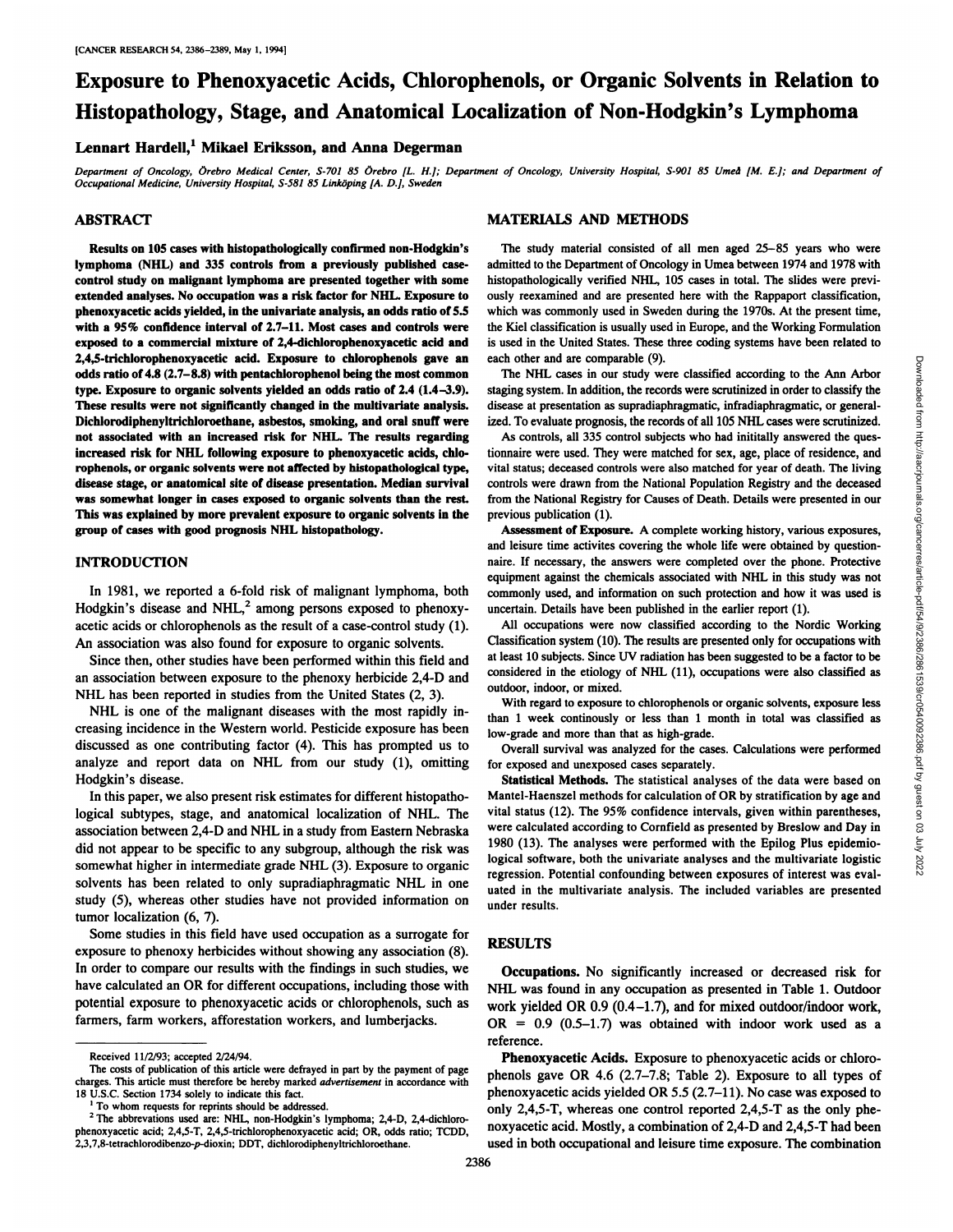|  |  | Table 1 OR and 95% confidence interval in different occupations for |  |
|--|--|---------------------------------------------------------------------|--|
|  |  | non-Hodgkin lymphoma                                                |  |

| Number exposed<br>$7.3(2.2-23).$<br>CI95 <sup>a</sup><br>(Cases/controls)<br>0R<br>Occupation<br>Median latency time pe<br>0.7<br>$0.3 - 1.7$<br><b>Afforestation worker</b><br>7/30<br>acids was 18 years.<br>0.8<br><b>Building worker</b><br>13/47<br>$0.4 - 1.7$<br>Chlorophenols. High gr<br>13/36<br>1.1<br>$0.6 - 2.4$<br>Carpenter<br>0.7<br>Driver<br>3/14<br>$0.2 - 2.6$<br>9.4 $(3.6-25)$ , whereas low<br>0.7<br>20/74<br>$0.4 - 1.4$<br>Farmer<br>Mostly pentachlorophenol<br>4/19<br>0.6<br>$0.2 - 2.1$<br>Farm worker<br>exposure produced OR 8<br>0.7<br>2/9<br>$0.1 - 3.5$<br>Loader<br>1.2<br>Lumberjack<br>32/86<br>$0.7 - 2.1$<br>chlorophenol exposure cou<br>5/7<br>Mechanic<br>2.5<br>$0.7 - 9.6$<br>tency period was 21 years.<br>1.3<br>Motor mechanic<br>7/20<br>$0.5 - 3.4$<br><b>Organic Solvents. Hight</b><br>Miner<br>6/18<br>1.0<br>$0.4 - 2.9$<br>Officer<br>4/11<br>1.4<br>$0.3 - 4.9$<br>yielded OR 2.9 (1.6–5.6),<br>0.3<br>Office employee<br>$0.1 - 2.1$<br>1/11<br>was lower, OR 1.8 (0.8-3.<br>6/13<br>Pulp industry worker<br>1.5<br>$0.5 - 4.5$<br>2/13<br>0.4<br>Salesman<br>$0.1 - 2.2$<br>Sawmill worker<br>13/29<br>$0.7 - 3.2$<br>1.5<br>ethylene, and white spirit. I<br>1/9<br>0.3<br>Shop keeper<br>$0.2 - 2.7$<br>$(2.9-72)$ . The median later<br>2.3<br>Smelting-house worker<br>$0.5 - 9.5$<br>4/6<br>5/13<br>1.3<br>$0.4 - 4.3$<br><b>Storeman</b><br>was 21 years.<br>Truck driver<br>4/20<br>0.6<br>$0.2 - 2.0$ |  |  | 0.3 (2.1–10), 10–43 days,    |
|--------------------------------------------------------------------------------------------------------------------------------------------------------------------------------------------------------------------------------------------------------------------------------------------------------------------------------------------------------------------------------------------------------------------------------------------------------------------------------------------------------------------------------------------------------------------------------------------------------------------------------------------------------------------------------------------------------------------------------------------------------------------------------------------------------------------------------------------------------------------------------------------------------------------------------------------------------------------------------------------------------------------------------------------------------------------------------------------------------------------------------------------------------------------------------------------------------------------------------------------------------------------------------------------------------------------------------------------------------------------------------------------------------------------------------------------------------------------------|--|--|------------------------------|
|                                                                                                                                                                                                                                                                                                                                                                                                                                                                                                                                                                                                                                                                                                                                                                                                                                                                                                                                                                                                                                                                                                                                                                                                                                                                                                                                                                                                                                                                          |  |  |                              |
|                                                                                                                                                                                                                                                                                                                                                                                                                                                                                                                                                                                                                                                                                                                                                                                                                                                                                                                                                                                                                                                                                                                                                                                                                                                                                                                                                                                                                                                                          |  |  |                              |
|                                                                                                                                                                                                                                                                                                                                                                                                                                                                                                                                                                                                                                                                                                                                                                                                                                                                                                                                                                                                                                                                                                                                                                                                                                                                                                                                                                                                                                                                          |  |  |                              |
|                                                                                                                                                                                                                                                                                                                                                                                                                                                                                                                                                                                                                                                                                                                                                                                                                                                                                                                                                                                                                                                                                                                                                                                                                                                                                                                                                                                                                                                                          |  |  |                              |
|                                                                                                                                                                                                                                                                                                                                                                                                                                                                                                                                                                                                                                                                                                                                                                                                                                                                                                                                                                                                                                                                                                                                                                                                                                                                                                                                                                                                                                                                          |  |  |                              |
|                                                                                                                                                                                                                                                                                                                                                                                                                                                                                                                                                                                                                                                                                                                                                                                                                                                                                                                                                                                                                                                                                                                                                                                                                                                                                                                                                                                                                                                                          |  |  |                              |
|                                                                                                                                                                                                                                                                                                                                                                                                                                                                                                                                                                                                                                                                                                                                                                                                                                                                                                                                                                                                                                                                                                                                                                                                                                                                                                                                                                                                                                                                          |  |  |                              |
|                                                                                                                                                                                                                                                                                                                                                                                                                                                                                                                                                                                                                                                                                                                                                                                                                                                                                                                                                                                                                                                                                                                                                                                                                                                                                                                                                                                                                                                                          |  |  |                              |
|                                                                                                                                                                                                                                                                                                                                                                                                                                                                                                                                                                                                                                                                                                                                                                                                                                                                                                                                                                                                                                                                                                                                                                                                                                                                                                                                                                                                                                                                          |  |  |                              |
|                                                                                                                                                                                                                                                                                                                                                                                                                                                                                                                                                                                                                                                                                                                                                                                                                                                                                                                                                                                                                                                                                                                                                                                                                                                                                                                                                                                                                                                                          |  |  |                              |
|                                                                                                                                                                                                                                                                                                                                                                                                                                                                                                                                                                                                                                                                                                                                                                                                                                                                                                                                                                                                                                                                                                                                                                                                                                                                                                                                                                                                                                                                          |  |  |                              |
|                                                                                                                                                                                                                                                                                                                                                                                                                                                                                                                                                                                                                                                                                                                                                                                                                                                                                                                                                                                                                                                                                                                                                                                                                                                                                                                                                                                                                                                                          |  |  |                              |
|                                                                                                                                                                                                                                                                                                                                                                                                                                                                                                                                                                                                                                                                                                                                                                                                                                                                                                                                                                                                                                                                                                                                                                                                                                                                                                                                                                                                                                                                          |  |  |                              |
|                                                                                                                                                                                                                                                                                                                                                                                                                                                                                                                                                                                                                                                                                                                                                                                                                                                                                                                                                                                                                                                                                                                                                                                                                                                                                                                                                                                                                                                                          |  |  |                              |
|                                                                                                                                                                                                                                                                                                                                                                                                                                                                                                                                                                                                                                                                                                                                                                                                                                                                                                                                                                                                                                                                                                                                                                                                                                                                                                                                                                                                                                                                          |  |  |                              |
|                                                                                                                                                                                                                                                                                                                                                                                                                                                                                                                                                                                                                                                                                                                                                                                                                                                                                                                                                                                                                                                                                                                                                                                                                                                                                                                                                                                                                                                                          |  |  | significantly increased risk |
|                                                                                                                                                                                                                                                                                                                                                                                                                                                                                                                                                                                                                                                                                                                                                                                                                                                                                                                                                                                                                                                                                                                                                                                                                                                                                                                                                                                                                                                                          |  |  |                              |
|                                                                                                                                                                                                                                                                                                                                                                                                                                                                                                                                                                                                                                                                                                                                                                                                                                                                                                                                                                                                                                                                                                                                                                                                                                                                                                                                                                                                                                                                          |  |  |                              |
|                                                                                                                                                                                                                                                                                                                                                                                                                                                                                                                                                                                                                                                                                                                                                                                                                                                                                                                                                                                                                                                                                                                                                                                                                                                                                                                                                                                                                                                                          |  |  |                              |
|                                                                                                                                                                                                                                                                                                                                                                                                                                                                                                                                                                                                                                                                                                                                                                                                                                                                                                                                                                                                                                                                                                                                                                                                                                                                                                                                                                                                                                                                          |  |  |                              |
|                                                                                                                                                                                                                                                                                                                                                                                                                                                                                                                                                                                                                                                                                                                                                                                                                                                                                                                                                                                                                                                                                                                                                                                                                                                                                                                                                                                                                                                                          |  |  | Other Agents In the u        |

<sup>a</sup> CI95, 95% confidence interval.

|                     |  |  |  |  |  | Table 2 OR and 95% confidence interval for exposure to different agents in the |
|---------------------|--|--|--|--|--|--------------------------------------------------------------------------------|
| univariate analysis |  |  |  |  |  |                                                                                |

|                                      | Number exposed   |           |             |
|--------------------------------------|------------------|-----------|-------------|
| Agent                                | (Cases/controls) | <b>OR</b> | $C195^a$    |
| Phenoxyacetic acids or chlorophenols | 47/51            | 4.6       | $2.7 - 7.8$ |
|                                      |                  |           |             |
| Phenoxyacetic acids                  |                  |           |             |
| all                                  | 25/24            | 5.5       | $2.7 - 11$  |
| 2,4,5-T including mixtures           | 18/23            | 4.1       | $1.9 - 8.6$ |
| 2,4-D only                           | 3/1              | 13        | $1.2 - 360$ |
| <b>MCPA only</b>                     | 4/0              |           |             |
| Chlorophenols                        |                  |           |             |
| all                                  | 35/35            | 4.8       | $2.7 - 8.8$ |
| high grade                           | 16/9             | 9.4       | $3.6 - 25$  |
| low grade                            | 19/26            | 3.3       | $1.6 - 6.8$ |
| pentachlorophenol, high grade        | 15/9             | 8.8       | $3.4 - 24$  |
| Organic solvents                     |                  |           |             |
| all                                  | 45/88            | 2.4       | $1.4 - 3.9$ |
| high grade                           | 31/50            | 2.9       | $1.6 - 5.6$ |
| low grade                            | 14/38            | 1.8       | $0.8 - 3.8$ |
| benzine                              | 3/1              | 28        | $1.8 - 730$ |
| thinner                              | 11/14            | 3.4       | $1.4 - 10$  |
| trichloroethylene                    | 4/4              | 7.2       | $1.3 - 42$  |
| turpentine                           | 5/7              | 3.3       | $0.9 - 17$  |
| white spirit                         | 12/20            | 3.2       | $1.3 - 8.3$ |
| degreaser                            | 7/4              | 11        | $2.9 - 72$  |
|                                      |                  |           |             |
| <b>DDT</b>                           | 17/26            | 2.4       | $1.2 - 4.9$ |
| Asbestos                             | 11/21            | 1.7       | $0.8 - 4.0$ |
| <b>Smoking</b>                       |                  |           |             |
| current                              | 37/115           | 1.1       | $0.6 - 2.0$ |
| previous                             | 25/80            | 1.0       | $0.5 - 2.0$ |
| Oral snuff                           | 35/84            | 1.5       | $0.9 - 2.5$ |

C195, 95% confidence interval; MCPA, 4-chloro-2-methylphenoxyacetic acid.

of 2,4-D and 2,4,5-T was the type of exposure in 17 cases and 22 controls. One case was exposed to both 2,4,5-T and 4-chloro-2 methylphenoxyacetic acid. Exposure to 2,4,5-T in any combination gave OR 4.1 (1.9—8.6).

Three cases and one control reported 2,4-D as the only phenoxy acetic acid producing OR 13 (1.2-357). With regard to 4-chloro-2methylphenoxyacetic acid, four cases and no controls were exposed to that herbicide alone.

Dose-response for exposure to phenoxy herbicides was analyzed by dividing the number of exposed controls in three groups with equal numbers of exposed controls. Exposures of  $1-17$  days yielded OR =  $6.5$  (2.1–18);  $18-43$  days,  $OR = 3.3$  (1.0–11); and  $>43$  days,  $OR =$ 7.3 (2.2—23).

Median latency time period for cases exposed to phenoxyacetic acids was 18 years.

**Chlorophenols. High grade exposure to chlorophenols yielded OR** 9.4 (3.6–25), whereas low grade exposure gave OR 3.3 (1.6–6.8).  $F_{\text{arm}}$  worker and high grade  $F_{\text{atm}}$  and  $F_{\text{atm}}$  and  $F_{\text{atm}}$  and  $F_{\text{atm}}$  and  $F_{\text{atm}}$  and  $F_{\text{atm}}$  and  $F_{\text{atm}}$  and  $F_{\text{atm}}$  and  $F_{\text{atm}}$  and  $F_{\text{atm}}$  and  $F_{\text{atm}}$  and  $F_{\text{atm}}$  and  $F_{\text{atm}}$ exposure produced OR  $8.8$  (3.4-24). One case with high grade chiorophenol exposure could not specify the type used. Median la tency period was 21 years.

> Organic Solvents. High grade exposure to organic solvents yielded OR 2.9 (1.6–5.6), whereas the risk for low grade exposure was lower, OR  $1.8$  (0.8–3.8). For different types of organic solvents, significantly increased risk was found for benzine, thinner, trichloro ethylene, and white spirit. Exposure to degreasing agents gave OR 11 (2.9—72). The median latency period for exposure to organic solvents was 21 years.

#### Table 3 OR and 95% confidence interval for exposure to different agents in the *multivariate analysis*

| ade exposure to organic solvents and asbestos gave no signficantly<br>creased risks for NHL. |                                    | inic solvents gave signficantly increased ORs (Table 3). DDT ex-<br>osure yielded OR $1.5$ (0.6–3.6). As in the univariate analysis, low |
|----------------------------------------------------------------------------------------------|------------------------------------|------------------------------------------------------------------------------------------------------------------------------------------|
| Table 3 OR and 95% confidence interval for exposure to different agents in the<br>Agent      | multivariate analysis<br><b>OR</b> | C195 <sup>a</sup>                                                                                                                        |
| Phenoxyacetic acids                                                                          | 5.2                                | $1.6 - 17$                                                                                                                               |
|                                                                                              |                                    |                                                                                                                                          |
| Chlorophenols                                                                                |                                    |                                                                                                                                          |
| high grade                                                                                   | 9.0                                | $2.9 - 28$                                                                                                                               |
| low grade                                                                                    | 2.8                                | $1.2 - 6.5$                                                                                                                              |
|                                                                                              |                                    |                                                                                                                                          |
| Organic solvents                                                                             |                                    |                                                                                                                                          |
| high grade                                                                                   | 3.5                                | $1.7 - 7.1$                                                                                                                              |
| low grade                                                                                    | 1.1                                | $0.5 - 2.7$                                                                                                                              |
| <b>DDT</b>                                                                                   | 1.5                                | $0.6 - 3.6$                                                                                                                              |
| <b>Asbestos</b>                                                                              | 1.3                                | $0.5 - 3.6$                                                                                                                              |

**Table 4 OR and 95% confidence intervalfor exposure to different agents related to** *different types of non-Hodgkin lymphoina according to the Rappaport classification.* Number (n) of cases in different subtypes given within parentheses.

| Histopathology                        | Phenoxyacetic | Chloro-     | Organic     |
|---------------------------------------|---------------|-------------|-------------|
| (n)                                   | acids         | phenols     | solvents    |
| Lymphocytic, well-differentiated (32) | 3.3           | 2.8         | 2.9         |
|                                       | $0.9 - 11$    | $1.1 - 7.6$ | $1.3 - 6.6$ |
| Diffuse lymphocytic,                  | 10            | 4.4         |             |
| poorly differentiated (5)             | $1.0 - 120$   | $0.2 - 76$  |             |
| Diffuse mixed                         | 5.0           | 8.7         | 7.6         |
| lymphocytic/histiocytic (4)           | $0.2 - 83$    | $0.8 - 98$  | $0.7 - 200$ |
| Diffuse histiocytic (44)              | 6.2           | 5.5         | 1.8         |
|                                       | $2.5 - 17$    | $2.4 - 13$  | $0.8 - 3.8$ |
| Nodular mixed                         | 2.3           | 2.0         | 2.2         |
| lymphocytic/histiocytic (6)           | $0.1 - 28$    | $0.1 - 25$  | $0.2 - 17$  |
| Nodular lymphocytic,                  | 5.0           |             | 5.4         |
| well-differentiated (3)               | $0.2 - 83$    |             | $0.3 - 150$ |
| Nodular lymphocytic,                  | 15            | 24          | 6.0         |
| poorly differentiated (7)             | $2.0 - 150$   | $3.1 - 210$ | $0.9 - 41$  |
| Nodular histiocytic (4)               | 52            | 22          | 3.5         |
|                                       | 0.6–990       | $2.1 - 670$ | $0.3 - 34$  |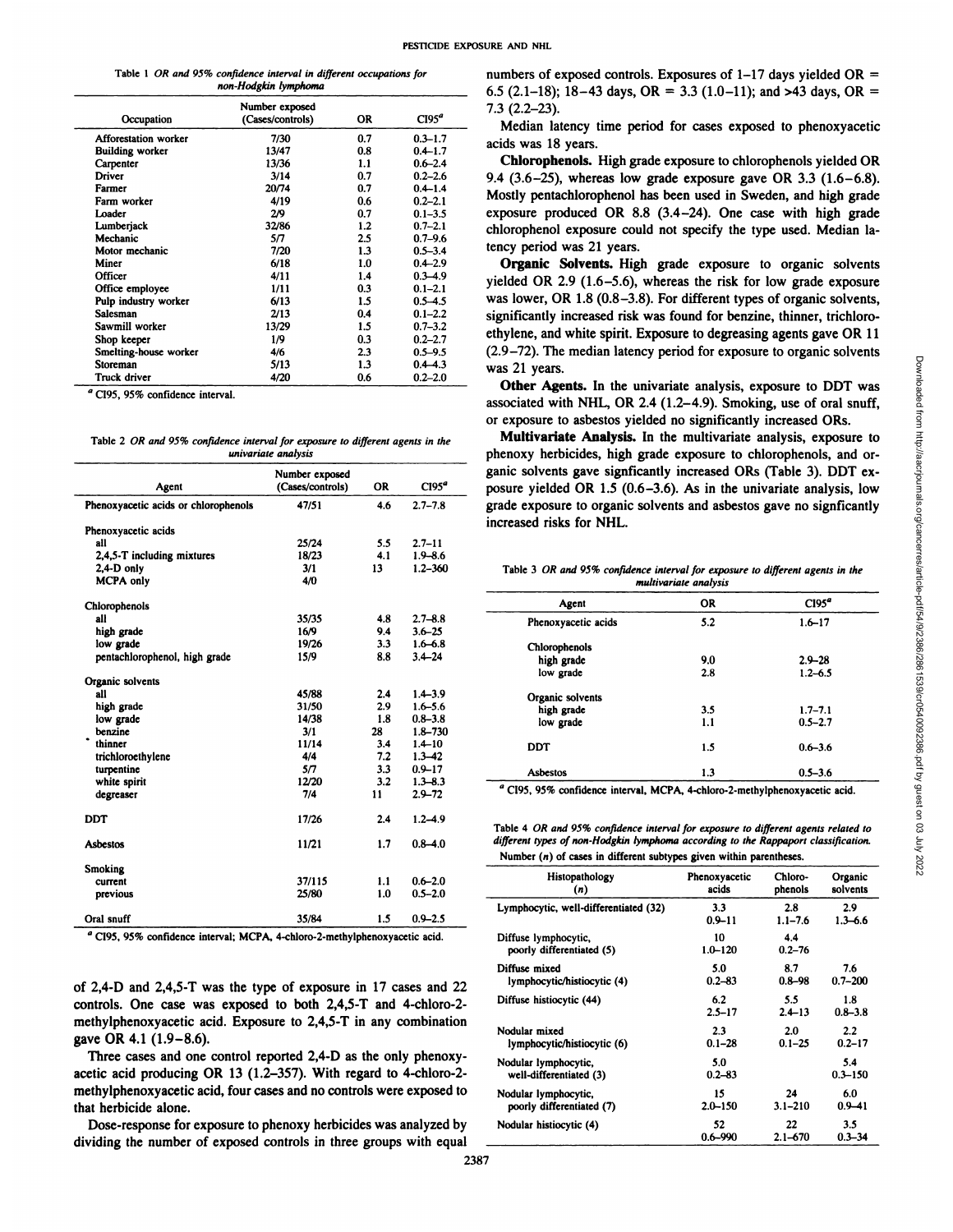|                                                                     |  |  | Table 5 OR and 95% confidence interval for exposure to different agents related to different stages of non-Hodgkin lymphoma. |  |
|---------------------------------------------------------------------|--|--|------------------------------------------------------------------------------------------------------------------------------|--|
| Number $(n)$ of cases in different stages given within parentheses. |  |  |                                                                                                                              |  |

|              | Phenoxyacetic acids |                   |     | Chlorophenols |     | Organic solvents |
|--------------|---------------------|-------------------|-----|---------------|-----|------------------|
| Stage<br>(n) | <b>OR</b>           | CI95 <sup>a</sup> | OR  | CI95          | OR  | CI95             |
| 1(23)        | 4.3                 | $1.4 - 16$        | 3.2 | $1.0 - 11$    | 2.5 | $0.9 - 6.9$      |
| A(21)        | 3.8                 | $1.0 - 14$        | 3.5 | $1.1 - 12$    | 2.9 | $1.0 - 8.2$      |
| B(2)         | 8.9                 | $0.5 - 990$       |     |               |     |                  |
| II $(11)$    | 16                  | $2.8 - 110$       | 4.6 | $0.8 - 25$    | 0.3 | $0.1 - 2.5$      |
| A(8)         | 13                  | $1.9 - 111$       | 3.9 | $0.5 - 27$    | 0.4 | $0.1 - 3.7$      |
| B(3)         | 53                  | $0.6 - 990$       | 7.1 | $0.2 - 300$   |     |                  |
| III $(27)$   | 5.3                 | $1.7 - 19$        | 7.2 | $3.0 - 20$    | 2.5 | $1.0 - 5.9$      |
| A(21)        | 5.7                 | $1.7 - 24$        | 8.5 | $3.3 - 27$    | 3.2 | $1.1 - 8.5$      |
| B(6)         | 4.3                 | $0.2 - 68$        | 2.9 | $0.1 - 39$    | 1.0 | $0.1 - 7.1$      |
| IV $(44)$    | 5.3                 | $1.9 - 15$        | 4.6 | $2.0 - 11$    | 3.1 | $1.5 - 6.5$      |
| A(26)        | 6.0                 | $1.8 - 21$        | 5.7 | $2.1 - 16$    | 3.8 | $1.5 - 9.6$      |
| B(18)        | 4.1                 | $0.7 - 20$        | 3.4 | $0.9 - 12$    | 2.1 | $0.7 - 6.5$      |
| $I-IV$       |                     |                   |     |               |     |                  |
| A (76)       | 5.5                 | $2.6 - 12$        | 5.5 | $3.0 - 11$    | 2.8 | $1.6 - 4.9$      |
| B(29)        | 5.5                 | $1.5 - 20$        | 3.2 | $1.0 - 9.5$   | 1.4 | $0.5 - 3.5$      |

<sup>a</sup> CI95, 95% confidence interval.

Table 6 OR and 95% confidence interval for exposure to different agents related to anatomical site of non-Hodgkin lymphoma at diagnosis. Number  $(n)$  of cases given within parentheses.

|                          | Phenoxyacetic acids |                   |           | Chlorophenols    | Organic solvents |                  |
|--------------------------|---------------------|-------------------|-----------|------------------|------------------|------------------|
| Anatomical site $(n)$    | <b>OR</b>           | CI95 <sup>a</sup> | <b>OR</b> | C <sub>195</sub> | <b>OR</b>        | C <sub>195</sub> |
| Supra-diaphragmatic (24) | 5.7                 | $1.8 - 18$        | 3.2       | $1.0 - 9.5$      | 1.4              | $0.5 - 3.9$      |
| Infra-diaphragmatic (21) | 7.2                 | $2.2 - 28$        | 6.0       | $1.9 - 21$       | 1.6              | $0.6 - 4.7$      |
| Generalized (60)         | 4.7                 | $1.9 - 11$        | 5.2       | $2.6 - 11$       | 3.2              | 1.7–5.9          |

CI95, 95% confidence interval.

Histopathology. ORs for exposure to phenoxyacetic acids, chlorophenols, or organic solvents for different types of NHL according to the Rappaport classification are given in Table 4. Increased risk was found for all subtypes. Due to the low number of cases with some of the subtypes, broad confidence intervals were obtained in these calculations.

Stage and Anatomical Site. Tables 5 and 6 present ORs and 95% confidence interval for different stages and anatomical sites of NHL at the clinical presentation. Increased risks for exposure to phenoxy herbicides, chlorophenols, or organic solvents were found, regardless of stage or site.

Prognosis. The median survival was 21 months in the unexposed cases, 27 months in cases exposed to phenoxyacetic acids or chloro phenols (both groups), and 36 months in patients exposed to organic solvents.

# **DISCUSSION**

Exposures were self-reported and might have been influenced by recall bias. A similar questionnaire had been used in a previous case-control study on soft-tissue sarcoma in the same area (14). In a validation procedure, the exposure information in the questionnaires was verified by the employers in a high degree, i.e., 97% for chlorophenols, and regarding phenoxyacetic acids, even higher OR was calculated in that study if data from employers were used. These results indicated that the validity of self-reported exposures was good and would also be applicable to the present study (14).

The influence of potential recall or observational bias in these studies has been previously evaluated and discussed (15). It was concluded that the results could not be explained by such bias.

**In a review of the risk for NHL among farmers in 21 descriptive** studies, the risk ratios ranged from 0.6 to 2.6 (16). The risk was

significantly increased in three studies and significantly decreased in the studies and significantly increased in three studies and significantly decreased in the studies and significantly decreased in the studies and si one study. In this investigation, OR for farmers was 0.7 and for farm **workers 0.6. Jobs as afforestation workers or lumberjacks yielded OR** 0.7 and 1.2, respectively. These results are in agreement with Swedish register studies where census data on occupations were linked with the Swedish Cancer Register (8, 17). Thus, it is necessary to obtain individual exposure data, and job title cannot be used as a surrogate for exposure.

Experimental studies indicate that UV radiation may cause sys temic immunosuppression (18), and an increased risk for NHL has been found in immunosuppressed persons (19). Consequently, the risk might be increased in job categories classified as outdoor work. Such an association was not demonstrated in this study, nor was the risk increased in specific occupations of the outdoor type (Table 1).

**Our data showed a significantly increased risk for NHL in persons** exposed to phenoxyacetic acids or chlorophenols. In Sweden, mostly a combination of 2,4-D and 2,4,5-T was used within the forestry occupation in order to combat hard woods. 2,4,5-T was contaminated by the dioxin congener TCDD (20) and was banned in 1977. Most cases and controls had been exposed to that combination and thus also to TCDD. For 2,4-D exposure, the risk was especially high, although based on a few subjects with exposure to only 2,4-D. It is noteworthy that the studies done in the United States showed an association between 2,4-D and NHL (2, 3). Of interest is that dioxin contamina tion, occasionally including TCDD, has been found also in 2,4-D (21).

For chiorophenols, the risk increased with increasing exposure in number of days, whereas no dose-response was seen regarding expo sure to phenoyxacetic acids.

The literature regarding the association between herbicides and cancer has been discussed elsewhere (4, 22). An association between